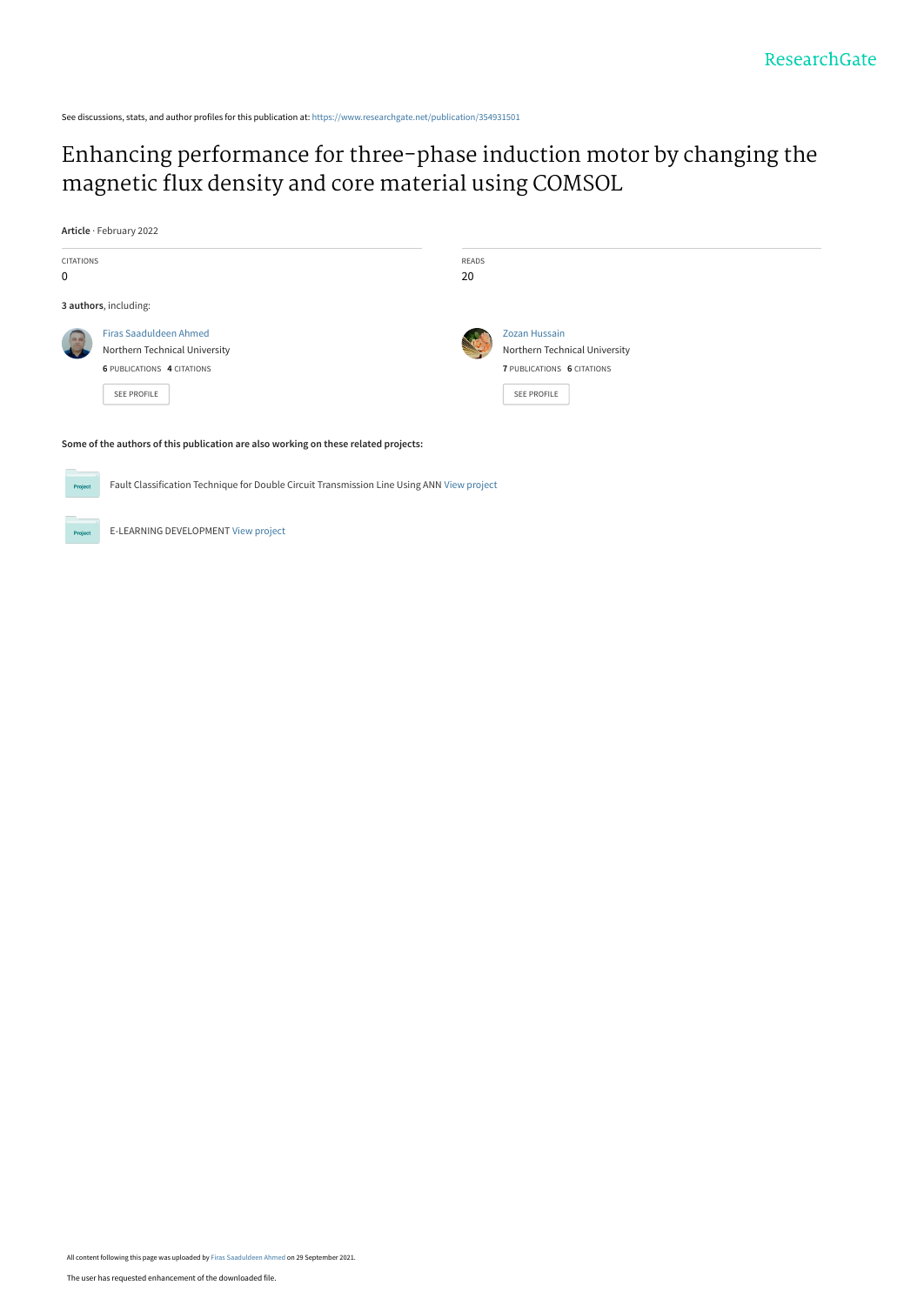# **Enhancing performance for three-phase induction motor by changing the magnetic flux density and core material using COMSOL**

**Firas Saaduldeen Ahmed<sup>1</sup> , Zozan Saadallah Hussain<sup>1</sup> , Truska Khalid Mohammed Salih<sup>2</sup>** <sup>1</sup>Department of Electrical Techniques, Technical Institute of Mosul, Northern Technical University, Mosul, Iraq <sup>2</sup>Department of Electricity, Erbil Technology Collage, Erbil Polytechnic University, Erbil, Iraq

# **Article Info ABSTRACT**

### *Article history:*

Received Apr 27, 2021 Revised Jun 28, 2021 Accepted Jul 9, 2021

#### *Keywords:*

Aluminum Cast iron Finite element method Frequency domain<br>Magnetic flux density

This paper presents a proposed design and analysis of a three-phase squirrel cage induction motor when changing of internal characteristic design for the three-phase induction motor. Two situations have been applied to enhancing the performance of the three-phase induction motor. The first situation has been implemented by changing the magnetic flux density (MFD) via the build of the six-phase for the same induction motor. The second situation has been implemented by changing core materials of the rotor part of the induction motor, like aluminum (AL) and cast iron (CI). The finite element method (FEM) has been used to analyze the rotor part, also to obtain the representation and simulation of the realty cylindrical rotor part of motor. The frequency domain (FD) analysis using to obtain the results within the environment of the COMSOL multiphysics 5.5 version.

This is an open access article under the **CC BY-SA** license.



#### *Corresponding Author:*

Firas Saaduldeen Ahmed Department of Electrical Techniques, Technical Institute of Mosul, Northern Technical University Mosul, Iraq Email: firas\_saad@ntu.edu.iq

## **1. INTRODUCTION**

Induction motors (or asynchronous motors) now account for about half of total electricity use in industrialized countries. Furthermore, A.C. motors consume a significant amount of power in the agricultural and industrial sectors. The quantity of energy consumed by a motor over its life cycle is calculated to be 60-100 times the motor's initial cost [1]. Technological characteristics enjoyed by this type of induction motors squirrel cage, such as low maintenance cost, high reliability, high performance, and a good starting torque. Also, the type of rotor has the easy and most rugged construction imaginable and is nearly indestructible. Therefore, squirrel cage induction motor is one of the most versatile electric machines of previously and today, where being form in approximately 70% of global industry and also consuming around 50% of the energy generated on the planet and other applications about machines [2], [3].

The induction motor has consisted of a laminated stator and rotor core. The classic design induction motor stator has one set of 3-phase windings that are spatially distributed uniformly around the stator and is driven by a sinusoidal balanced polyphase excitation that drives currents through the stator windings, in which symmetrical three-phase voltages displaced by 120 (electrically) are supplied [2]. While the stator of a 6-ph of induction motor (I.M) comprises two groups for different 3-ph windings that are offset by a particular angle from one another. It has axial rotor bars that are often cast in aluminum or copper [4]. Electric current passes through the stator conductors, producing a magnetic field that rotates at a synchronous speed. The single cage rotor is the most common rotor bar type. Single layer windings have been used in small (AC)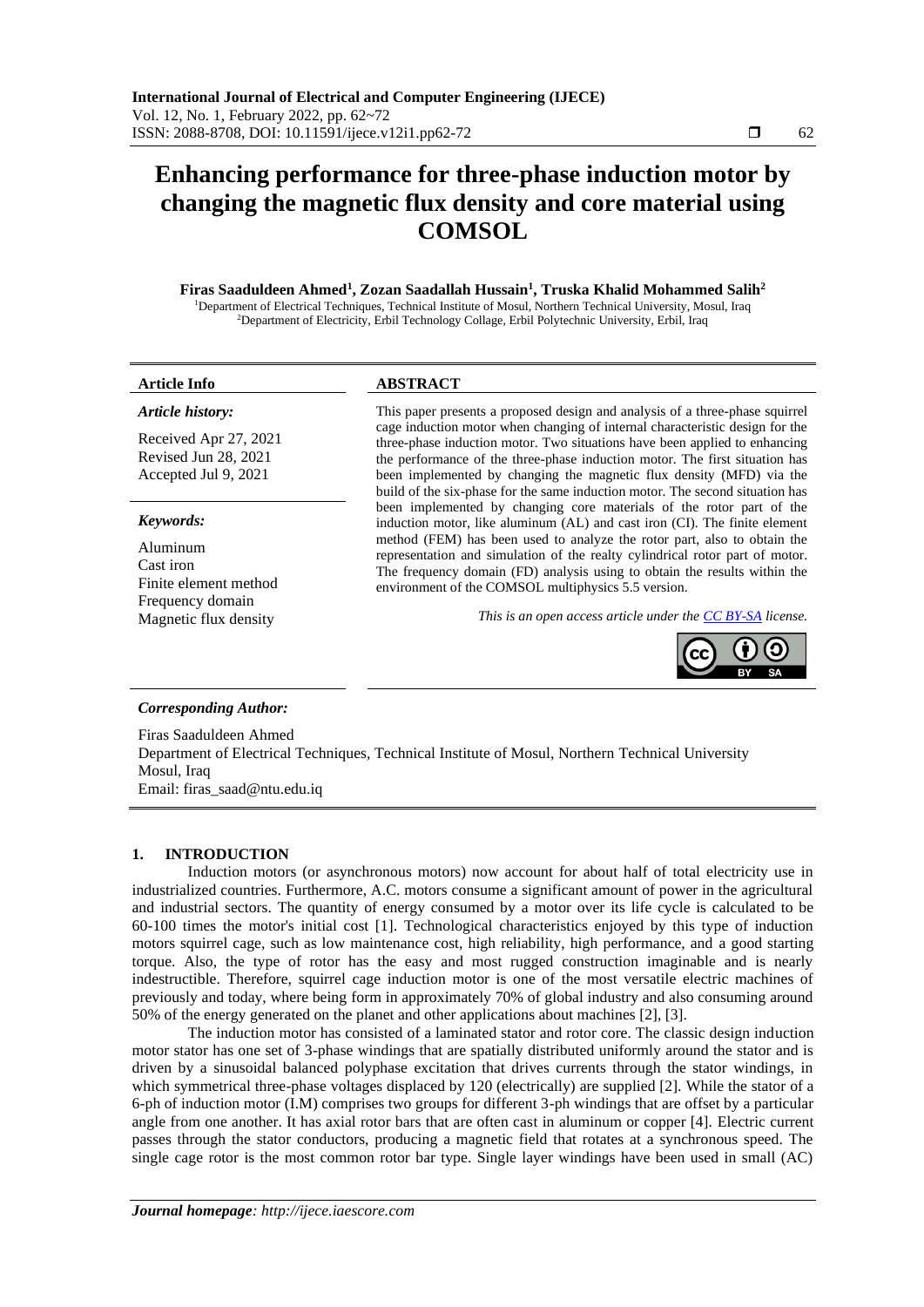motors, and a single-layer winding is an example of a three-phase concentric winding [5]. Mathematical models have been created and analyzed by two concept three-phase and six-phase induction motor [6]. The criteria for selecting the starting points for each phase were proposed as a general formula for determining the number of slots available for an N-phase alternating current machine design [7]. In industrial drives, sixphase induction motors have numerous benefits over traditional 3-phase motors including reduced magnetic flux harmonics, increased stability, reduces torque pulsations, and lower power levels for the static converter [8]. It is important to establish models for these phenomena to gain a deeper understanding of them. The numerical electromagnetic field measurement is good method for designing and calculating induction motors or electrical machines. Other researchers proposed a method to describe a 3-ph linear I.M to determine the different values employed in its /phase duplicate circuit by a DSP system [9]. It has found that the air gap in linear induction motors (LIMs) is much larger than in rotary induction motors (RIMs). The secondary parameters have determined using two methods based on MATLAB-Simulink [10].

For analyses of electrical machines, the finite element method (FEM) uses the subdivision of a large problem domain into more simple sections called finite elements and variational methods to solve the problem by reducing a related error function [11]-[13]. MATLAB simulation based on the symmetrical component theory, the estimated performance of a three-phase IM at steady-state, such as under/over and unbalanced/balanced voltage disturbances at different values of VUF, has been analyzed [14], [15]. The T-slip characteristics and S.state power losses have also been measured and plotted at various degrees of voltage unbalance. The modern programs help design the electrical machines on the reducing cost of the application and which lead to achieving the best results for the design before building real the structure of the machines [14].

COMSOL multiphysics is one of the most successful simulation programs used in design the induction motor and it's used in other applications [16]. It has been used in this current work to analyze induction motor parameters. The "rotating machinery" interface in COMSOL multiphysics 5.5 has used to run a frequency domain and non-linear simulation of an induction machine's dynamic activity action. The two-dimensional FEM model is linked to electrical circuits by connecting the physics interfaces "rotating machinery" and "electrical circuit" [17]. Also, the COMSOL multiphysics has included the multi-time analysis in the same program like time-dependent, frequency-domain [18]. The two-dimensional model in the COMSOL program is a perfect method for studying induction motor behavior under different situations, speed, torque, and current values are depending on the precision of identification and calculation of induction motor parameters, geometry, and material properties [19].

FE program, traditional analysis calculation, and actual measurement have been used to look into the flux density in the air gap, torque output of the dual 3-ph motor [18]. Trapezoidal wave phase current has used by investigating the air-gap field density of a 6-phase induction motor [20]. The induction motor has represented as a two-dimensional model with specified out-of-plane thickness. As a quasi-3D model. The COMSOL AC/DC module's rotating machinery, the magnetic interface is used for stationery and timedomain modeling [21], [22]. The dependent variables in this physical interface, which satisfies Maxwell's equations, are the magnetic vector potential and magnetic scalar potential [21]. The magnetic interface of the nodes ampere's law has used in the rotating machinery to solve the magnetic field in the motor [23]-[25]. The main problem of the 3-phase induction motor is the beginning of the start operation torque and distribution of magnetic flux density. Therefore, this present paper suggested enhancing the performance design of a 3-phase induction motor squirrel cage by COMSOL multiphysics.

The contribution of this work to the first time has used the flux density results and change of the core material in the same design by COMSOL software program. In this paper has been changed the magnetic flux density (MFD) for the three-phase and six phases of the squirrel cage induction motor and compares the two cases above. In addition, two materials have used frequency-domain analysis in the design of a six-phase induction motor. The first material is aluminum (AL), and the second cast iron (CI) material. These materials have applied to the rotor part of the motor on six phases of induction motor to obtain the best results. FEM has been used to analyze the result of torque (N/m) with omega speed (rad/s) to know which material is better than the design of the six phases in the induction motor. The values of the parameter of the electrical conductivity, relative permeability, and relative permittivity have taken from the default of the same program (add materials) of the COMSOL.

# **2. RESEARCH METHOD**

A 3-phase induction motor's performance can be improved by modifying the MFD and the core materials of the rotor part. This design requires high accuracy for the same parameters of the motor to keep the comparison between three and six phases of design.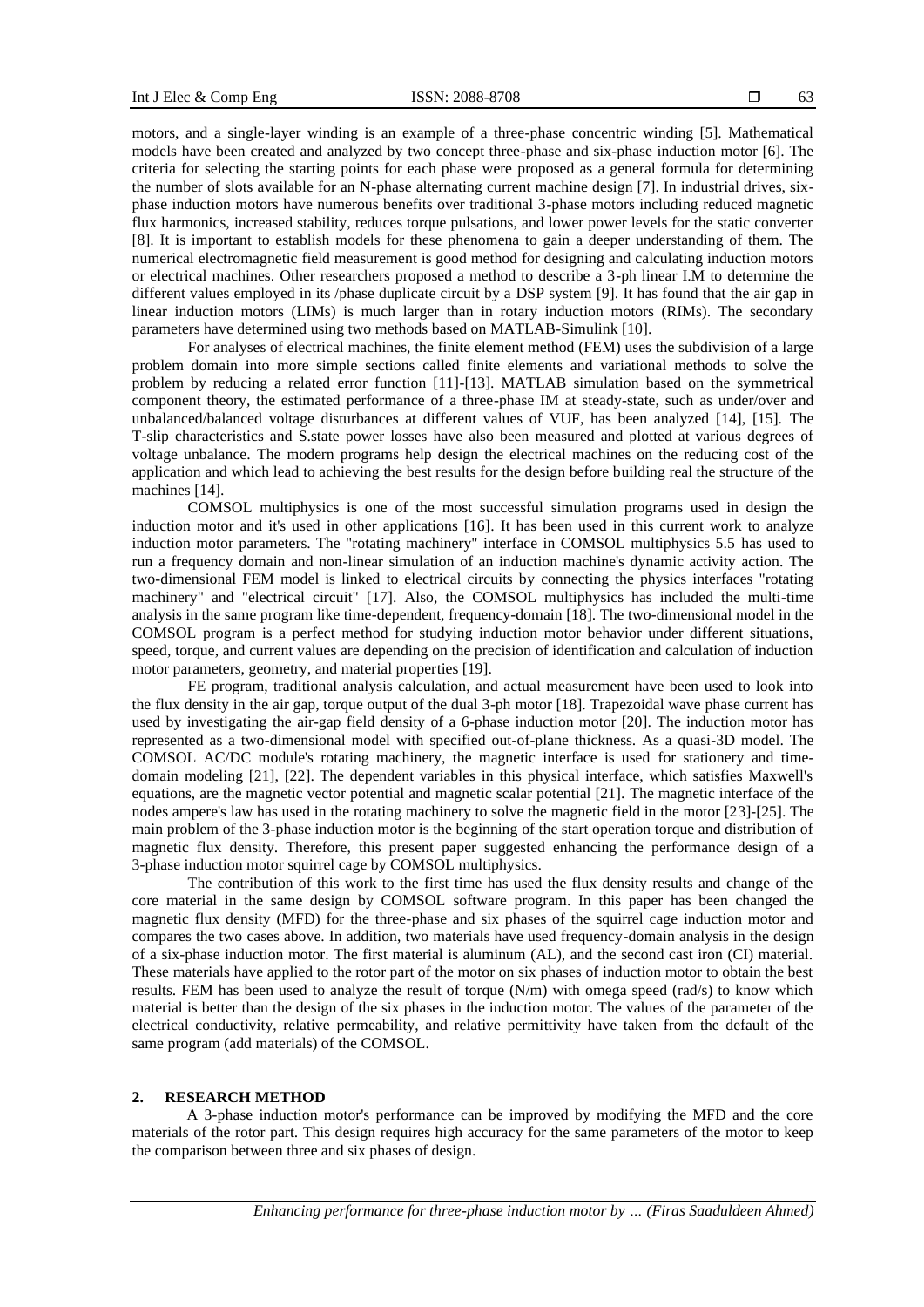#### **2.1. Induction motor construction**

- The induction motor is made up of two parts:
- a) The stator, which is the outer component
- b) The rotating component
	- The stator and rotor are both constructed of:
- a) The electric circuit, which is often built of insulated aluminum or copper winding, carries current
- b) The magnetic circuit, which is typically constructed from a series of laminated silicon steel laminations pressed together to produce a cylindrical magnetic circuit to carry MFD current

There are many important equations to consider when designing an induction motor stator [26]-[31]. For full pitch, pitch factor ( $K_p = 1$ ). The motor output power ( $P_{out}$ ) is calculated as in (1):

$$
P_{out} = HP \times 746 \tag{1}
$$

where (HP) stands for horse power in a motor. The input apparent power  $(KVA<sub>i</sub>)$  of a motor can be determined as in (2):

$$
KVA_i = \frac{P_{out}}{\eta \times pf} \tag{2}
$$

where  $(\eta)$ ,  $(pf)$  are a motor's efficiency and power factor respectively. The synchronous speed of the motor in revolutions per second  $(N_{ss})$  can be calculated as in (3):

$$
N_{ss} = \frac{f}{P/2} \tag{3}
$$

where (f) is the frequency of supply. The output coefficient  $(C<sub>o</sub>)$  is calculated as (4):

$$
C_o = 1.11\pi^2 B_{av} \; ac \; K_w 10^{-3} \tag{4}
$$

where  $B_{av}$  represents the average flux density and is the ampere conductor per meter. The stator's diameter and length are as in (5)-(8).

$$
DSi^{2}L = \frac{KVA_{i}}{C_{o} \times N_{ss}}
$$
 (5)

$$
DSi^3 = \frac{DSi^2 L \times P}{\pi \times L/\tau}
$$
 (6)

$$
DSi = \sqrt[3]{DSi^3} \tag{7}
$$

$$
L = \frac{DSi^2 L}{DSi^2} \tag{8}
$$

where:

 $DSi =$  the stator's inner diameter,  $L =$  length, and

 $\tau$  = pole pitch.

The magnetic flux  $(\emptyset)$  can be determined as (9).

$$
\phi = \frac{B_{av} \times \pi \times \text{DSi} \times \text{L}}{P}
$$
\n(9)

The number of turns per phase  $(T_{ph})$  is calculated as (10):

$$
T_{ph} = \frac{V_{ph}}{4.44 \times K_w \times f \times \emptyset} \tag{10}
$$

where  $(V_{ph})$  is the voltage per phase. The total number of conductors  $(Z_t)$  is calculated as in (11):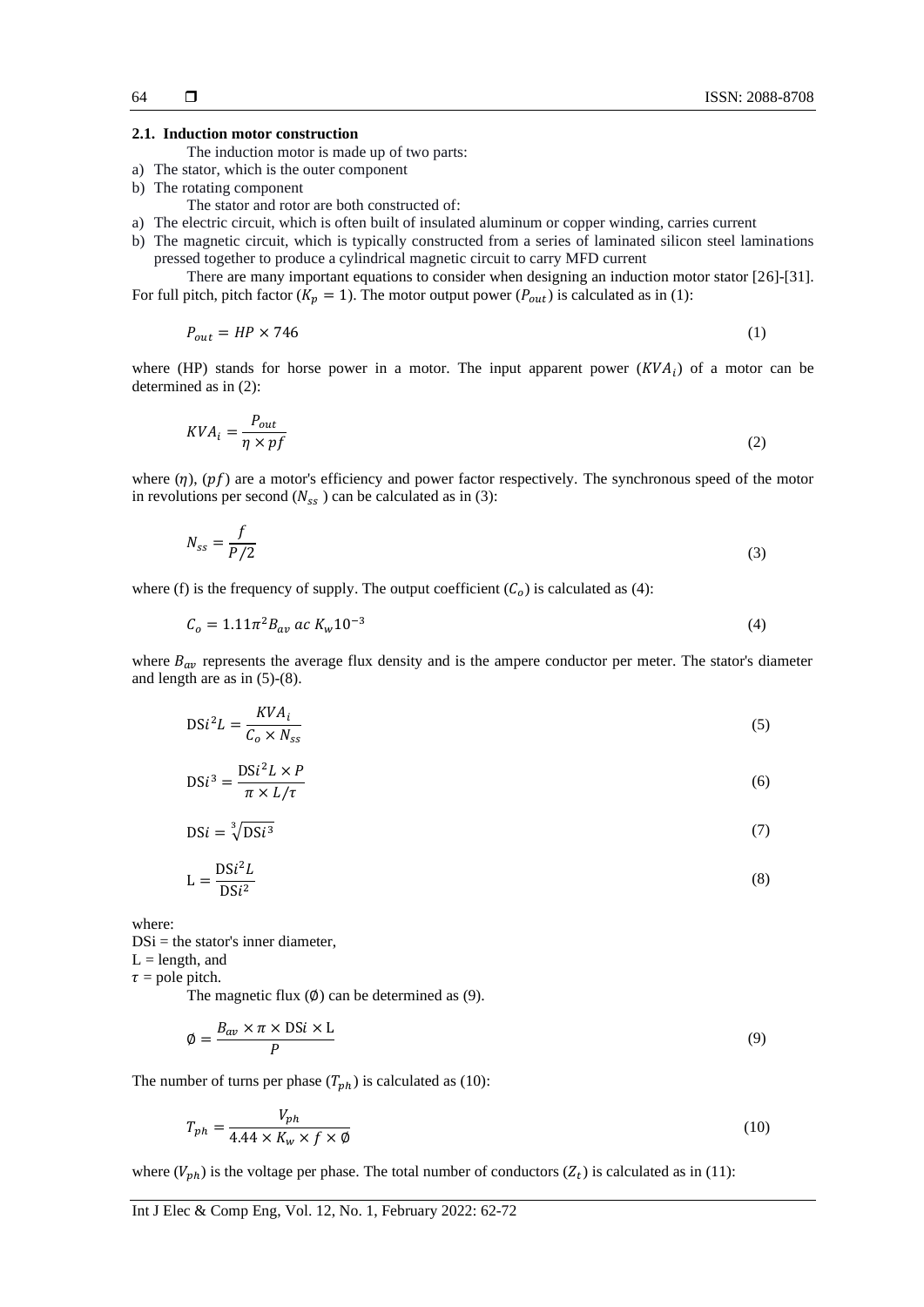$$
Z_t = 2 \times n \times T_{ph} \tag{11}
$$

where (*n*) denotes the total number of phases. The number of conductors per stator slot ( $ZS_s$ ) is as (12).

$$
ZS_s = \frac{Z_t}{S_s} \tag{12}
$$

The current density  $(J)$  is measured as in (13):

$$
J = \frac{I_{ph}}{A_{cu}}\tag{13}
$$

where  $(A_{cu})$  is the area of one conductor. And the rated per phase current  $(I_{ph})$  is calculated as in (14).

$$
I_{ph} = \frac{KVA_i}{n \times V_{ph}}\tag{14}
$$

The area of conductors per stator slot  $(AS<sub>c</sub>)$  equals:

$$
AS_c = ZS_s \times A_{cu} \tag{15}
$$

and the area of the stator slot  $(AS<sub>s</sub>)$  is calculated as in (16):

$$
AS_s = \frac{AS_c}{1 - spf} \tag{16}
$$

where:  $(spf)$  denotes the space factor. The diameter of one stator slot  $(DS<sub>s</sub>)$  is given by (17).

$$
DS_s = 2 \times \sqrt{\frac{AS_s}{\pi}} \tag{17}
$$

The stator's outer diameter  $(DS<sub>o</sub>)$  is calculated as in (18).

$$
DS_o = DS_i + 2 \times (2 \times DS_s) \tag{18}
$$

The air gap length  $(Lg_1)$  is calculated as in (19),

$$
Lg_1 = 0.2 + 2 \times \sqrt{DS_i \times L} \tag{19}
$$

and the rotor's outer diameter  $(DR<sub>o</sub>)$  is determined as in (20).

$$
DR_o = DS_i - 2 \times Lg_1 \tag{20}
$$

# **2.2. Induction motor with three phases**

The following equations would apply to 3-phase induction motors. The quantity of slits/pole every phase () is determined as in (21):

$$
S_{spp} = \frac{S_s}{3 \times P} \tag{21}
$$

where (P) is the number of stator slots and is the number of poles. The slot electrical angle  $(\alpha_e)$  is calculated as in (22).

$$
\alpha_e = \frac{180 \times P}{S_s} \tag{22}
$$

Furthermore, the distribution factor  $(K_d)$  equals: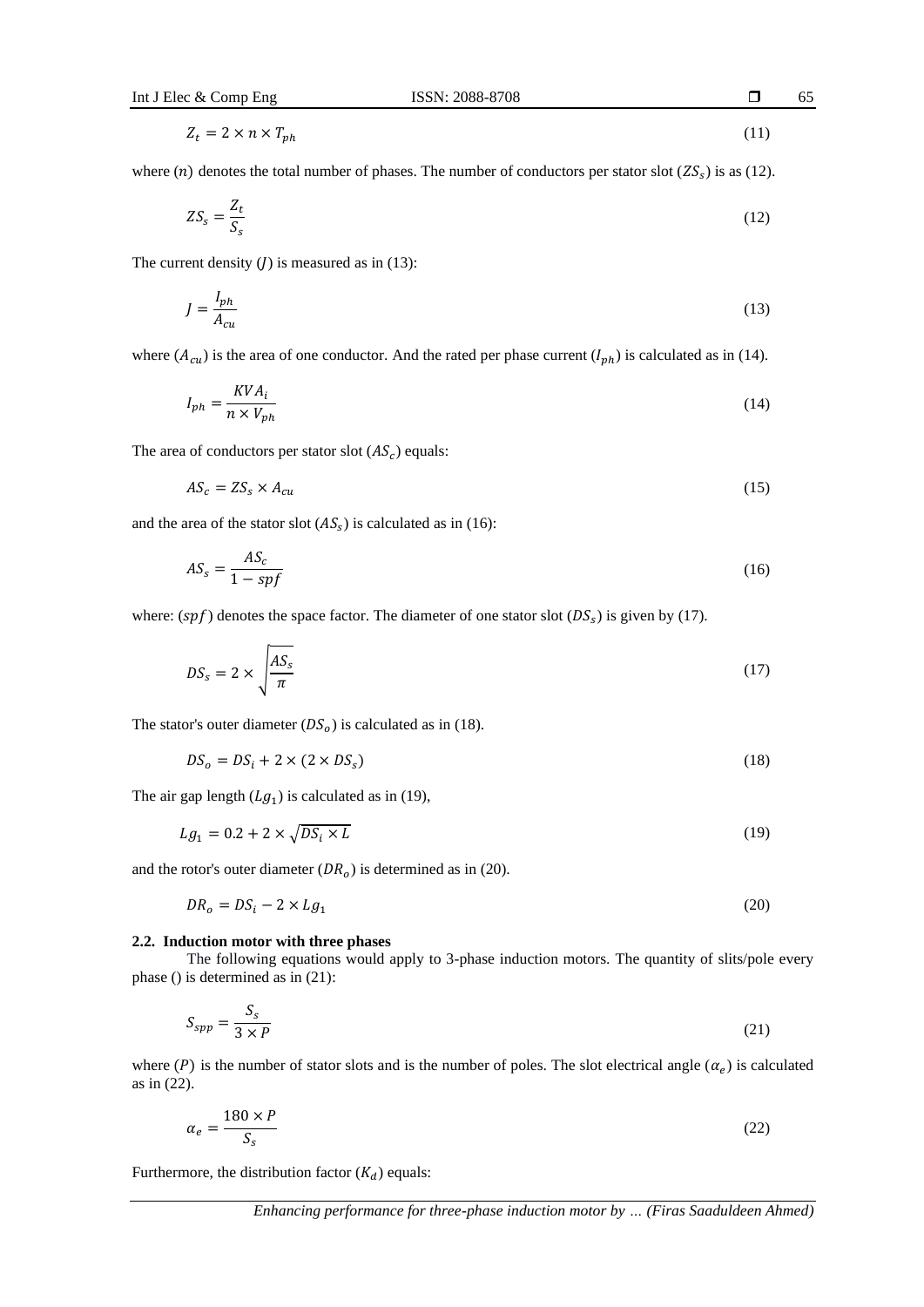$$
K_d = \frac{\sin\left(S_{spp} \times \frac{\alpha_e}{2}\right)}{S_{spp} \times \sin\frac{\alpha_e}{2}}
$$
(23)

The winding factor  $(K_w)$  was calculated as in (24).

$$
K_w = K_p \times K_d \tag{24}
$$

The total number of conductors () is calculated as in (25).

$$
Z_t = 2 \times 3 \times T_{ph} \tag{25}
$$

The rated per phase current  $(I_{ph})$  is determined as in (26).

$$
I_{ph} = \frac{KVA_i}{3 \times V_{ph}} \tag{26}
$$

# **2.3. Induction motor with six phases**

A 6-phase induction motor has a different stator than a 3-ph induction motor. The following are the equations for a 6-ph induction motor. The quantity of slits/poles per phase (Sspp) determined as (27).

$$
S_{spp} = \frac{S_s}{6 \times P} \tag{27}
$$

While the distribution factor is one for a six phase, four pole, twenty-four slot stator, the  $(S_{spp})$  is one.

$$
K_d = 1, \text{ and } K_w = 1
$$

The total number of conductors  $(Z_t)$  is calculated as in (28).

$$
Z_t = 2 \times 6 \times T_{ph} \tag{28}
$$

The rated per phase current  $(I_{ph})$  is determined as in (29).

$$
I_{ph} = \frac{KVA_i}{6 \times V_{ph}} \tag{29}
$$

The main dimensions of model geometry are two-dimensional and is depicted in Figure 1.



Figure 1. Depicts the dimensions of an induction motor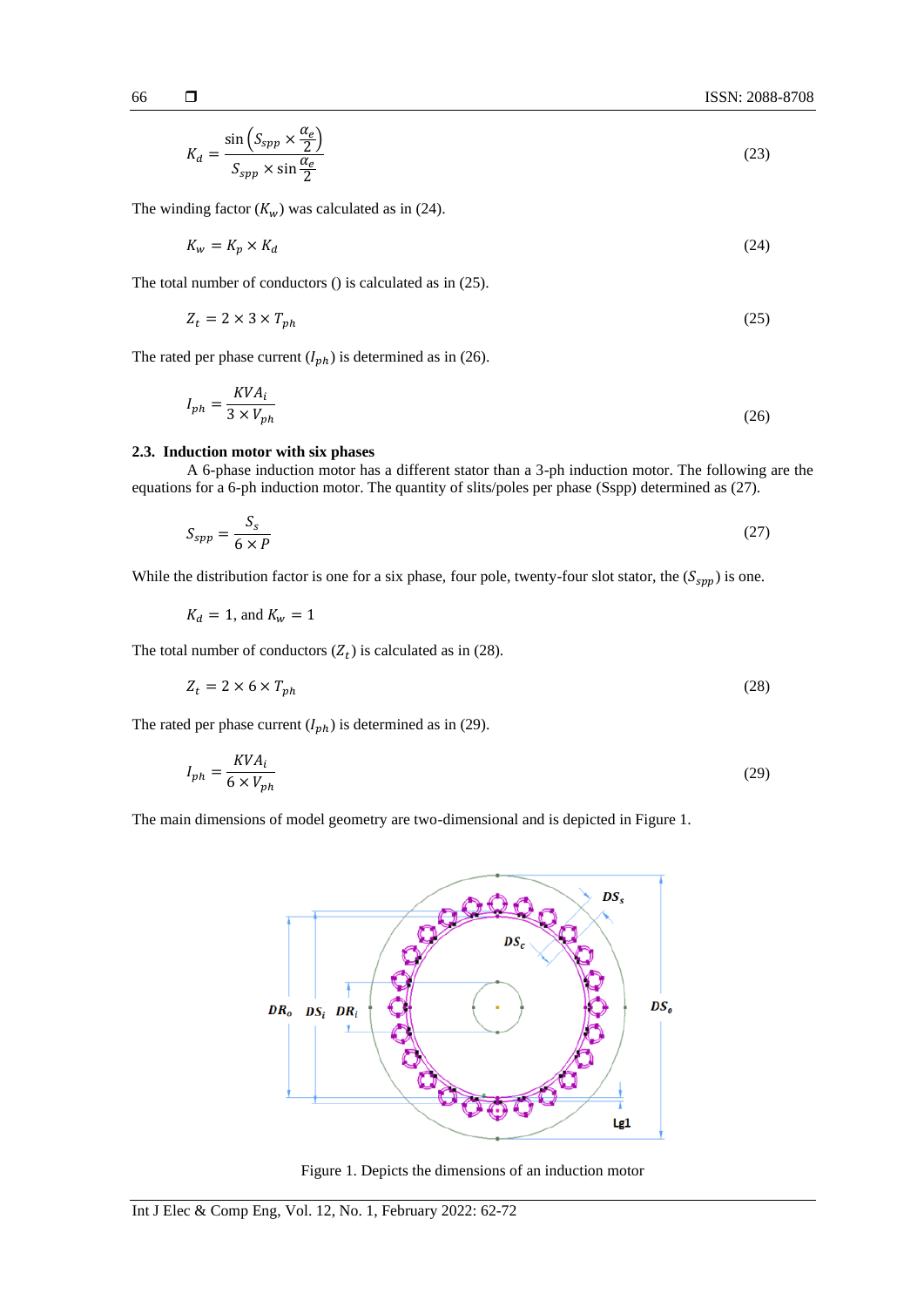# **2.4. Result of stator design**

The following are the requirements for the induction motor to be designed: 2 horse power (HP), 4 pole (P), supply frequency of 50 hertz (f), supply voltage 400 volt (VL), efficiency of 80% (η), full pitch, 0.825 full load power factor (pf), unity ratio of pole length to pole pitch  $(L/\tau)$ , 0.25 space factor (spf), 24 stator slots (Ss), average flux density (Bav) of 0.44 Wb/m2, electrical loading (ac) of 18000 ac/m.

A 20 SWG enameled copper coil, Dc (conductor diameter) =  $0.914$  mm, and Acu =  $0.656118$  mm<sup>2</sup> conductor area are used for three phase winding. Table 1 displays the outcome of designing the stator of a 3-phase IM. A 22 SWG enameled copper coil, diameter of the conductor  $(De) = 0.711$  mm, and area of the conductor (Acu) =  $0.397035265$  mm<sup>2</sup> are used for the six-phase winding. Table 2 shows the outcome of designing the stator of a 6-phase IM.

Table 1. Design details for a two-horsepower 3-phase induction motor stator

| Parameter  | Value       | Unit        |
|------------|-------------|-------------|
| DSo        | 157         | Millimeters |
| DSi        | 112.6879193 | Millimeters |
| <b>DSs</b> | 10.83174626 | Millimeters |
| <b>DSc</b> | 8.123809697 | Millimeters |
| DRo        | 112.0879193 | Millimeters |
| Tph        | 316         | Turns       |
| Iph        | 3.262903794 | Ampere      |
| I          | 4.9730405   | A/mm2       |
| ZSs        | 79          | Conductor   |
| Lg1        | 0.3         | Millimeters |

Table 2. Design details for a two-horsepower stator for a 6-phase induction motor

| Parameter  | Value       | Unit        |
|------------|-------------|-------------|
| <b>DSo</b> | 159         | Millimeters |
| DSi        | 111.3931845 | Millimeters |
| <b>DSs</b> | 11.80250482 | Millimeters |
| <b>DSc</b> | 8.851878614 | Millimeters |
| <b>DRo</b> | 110.7931845 | Millimeters |
| Tph        | 310         | Turns       |
| Iph        | 1.631451897 | Ampere      |
|            | 4.109085618 | A/mm2       |
| <b>ZSs</b> | 155         | Conductor   |
| Lg1        | 0.3         | Millimeters |

The per-phase current in a six-phase stator is half that of a three-phase stator; with a lower current. A smaller cross-section area for wire has used, so the normal wire gauge has been modified from 20 to 22, and the current density in the six-phase windings is around 82 percent of the three-phase windings, a ratio of current density as in (30).

$$
Current density ratio = \frac{J_{six-phase}}{J_{three-phase}} = 0.83
$$
\n(30)

The number of turns and conductors measured as an integer number. After rounding, the number of turns for each phase of the 3-phase motor is 316 turns, while for each phase of the six-phase motor is 310 turns; this small difference is primarily due to the winding factor. As shown in the preceding tables, the number of conductors per slot varies greatly, with 79 conductors per slot for three-phase stators and 155 conductors per slot for six-phase stators. However, since the cross-section area of 22 SWG wire is less than that of 20 SWG wire, the number of conductors per slot ratio is as in (31).

$$
Conductor per slot ratio = \frac{ZS_{S_{six-phase}}}{ZS_{6three-phase}} = 1.96
$$
\n(31)

## **3. SIMULATION RESULTS**

The design of induction motor has been simulation by COMSOL multiphysics 5.5. The design has taken to compare between the three and six phases to know how the performance-enhancing by two simulation results, first the distribution of flux density to it, and the second changing of the core materials in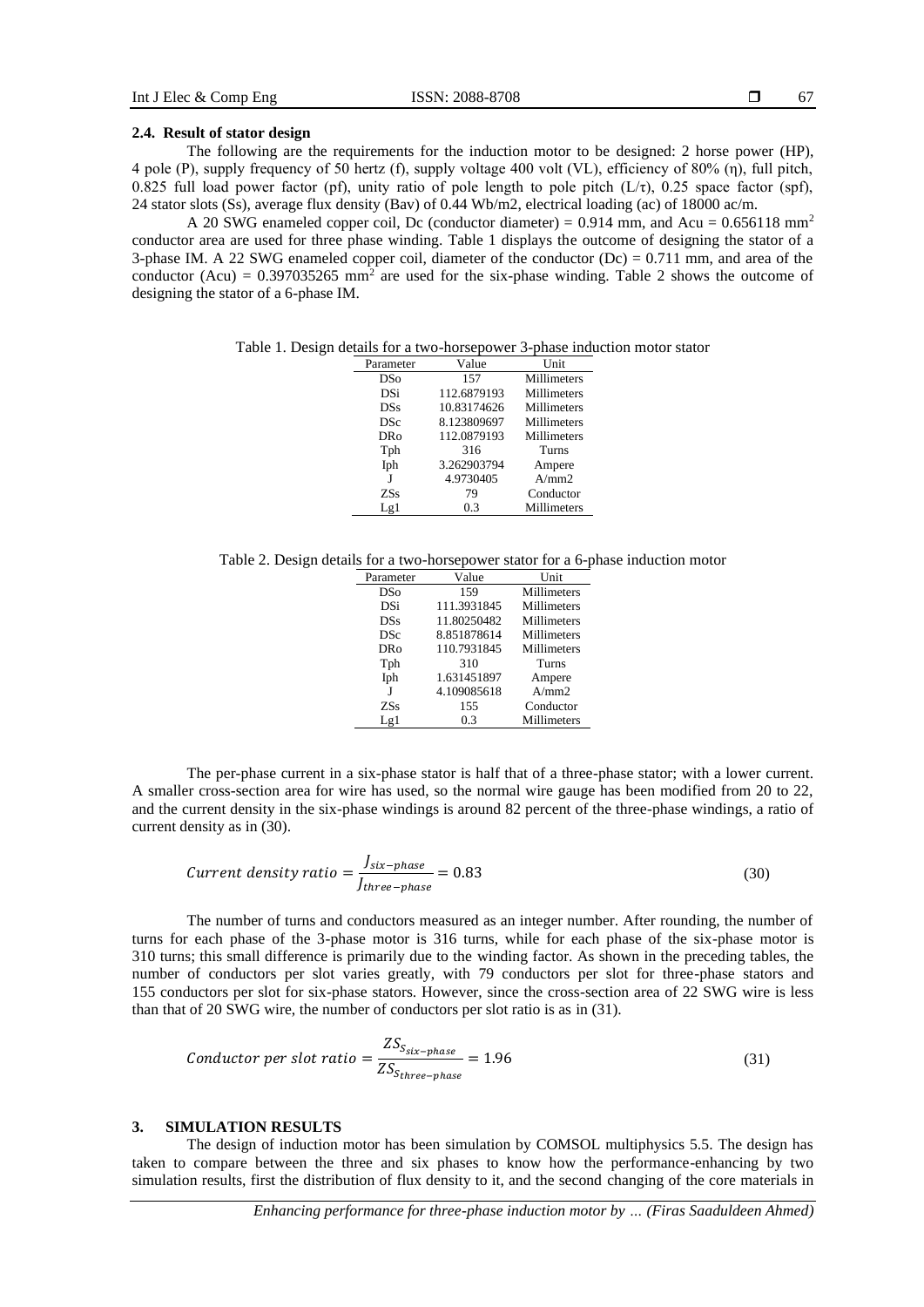the FD to know the relation between torque and speed. Figure 2 shows the distribution of MFD in the 3ph induction motor design. Figure 4 shows the distribution of MFD of three-phase induction motor when it has taken the effect of rotor part rotational considered. Also, it observed the weak flux density on the distribution of rotor part, and the directional of rotation is anti-clockwise. Figure 5 shows the distribution of MFD of sixphase induction motor when it has taken the effect of rotor part rotational considered. Also, it observed the regularity flux density on the distribution of rotor part, more uniform intensity, and the directional of rotation is anti-clockwise.



Figure 2. Three-phase MFD distribution in induction motor

Figure 3. Six-phase MFD distribution in induction motor



Figure 4. Distribution of MFD in the rotor part for three-phase induction motor when FEM has taken considered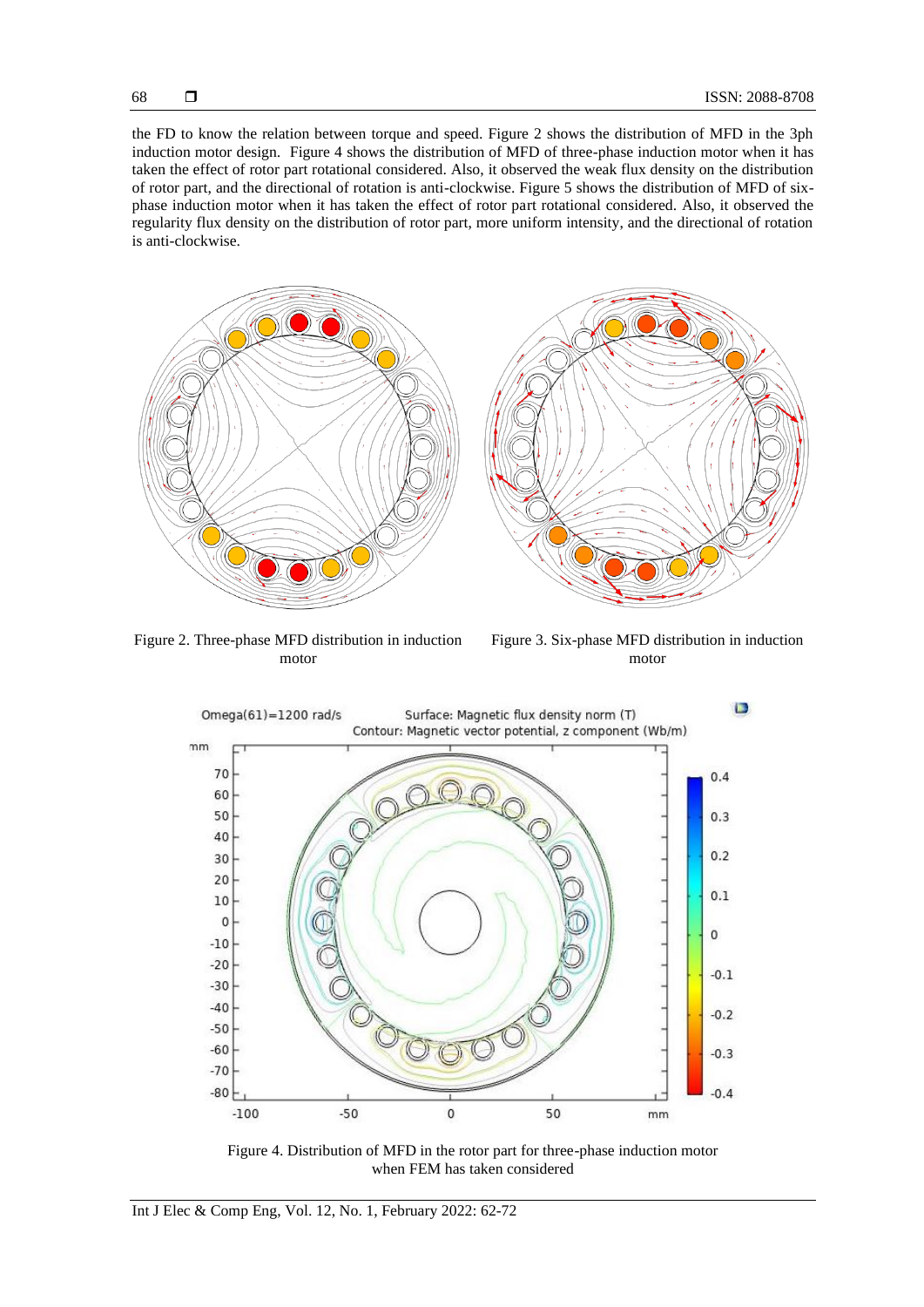69



Figure 5. Distribution of MFD in the rotor part for six-phase induction motor when FEM has taken considered

Figure 6 shows the mesh configuration established of the six-phase induction motor in the air gap way with free triangles, and the color blue is shown slots of conductor winding in the stator part. Figure 7 shows the relation between torque  $(N*m)$  and angular velocity Omega (rad/s) when has been chosen the frequency domain analysis in a 3-ph induction motor. Also, it detected the starting torque beginning and ending in the negative value. Because the field strength is low and, therefore the torque is small and starts with a negative value. It is worth mentioning the AL core material is employed in the rotor part of the 3-phase induction motor because it does not show different results when the materials are changing.

Figure 8 shows the relation between torque  $(N<sup>*</sup>m)$  and angular velocity Omega (rad/s) when has been chosen the frequency domain analysis in a six-phase induction motor. Also, it observed the starting torque beginning is positive because of the increase in the flux density and ending in the negative value at the steady-state. The material has used in the rotor part is aluminum material.



Figure 6. Mesh configuration of the six-phase induction motor

*Enhancing performance for three-phase induction motor by … (Firas Saaduldeen Ahmed)*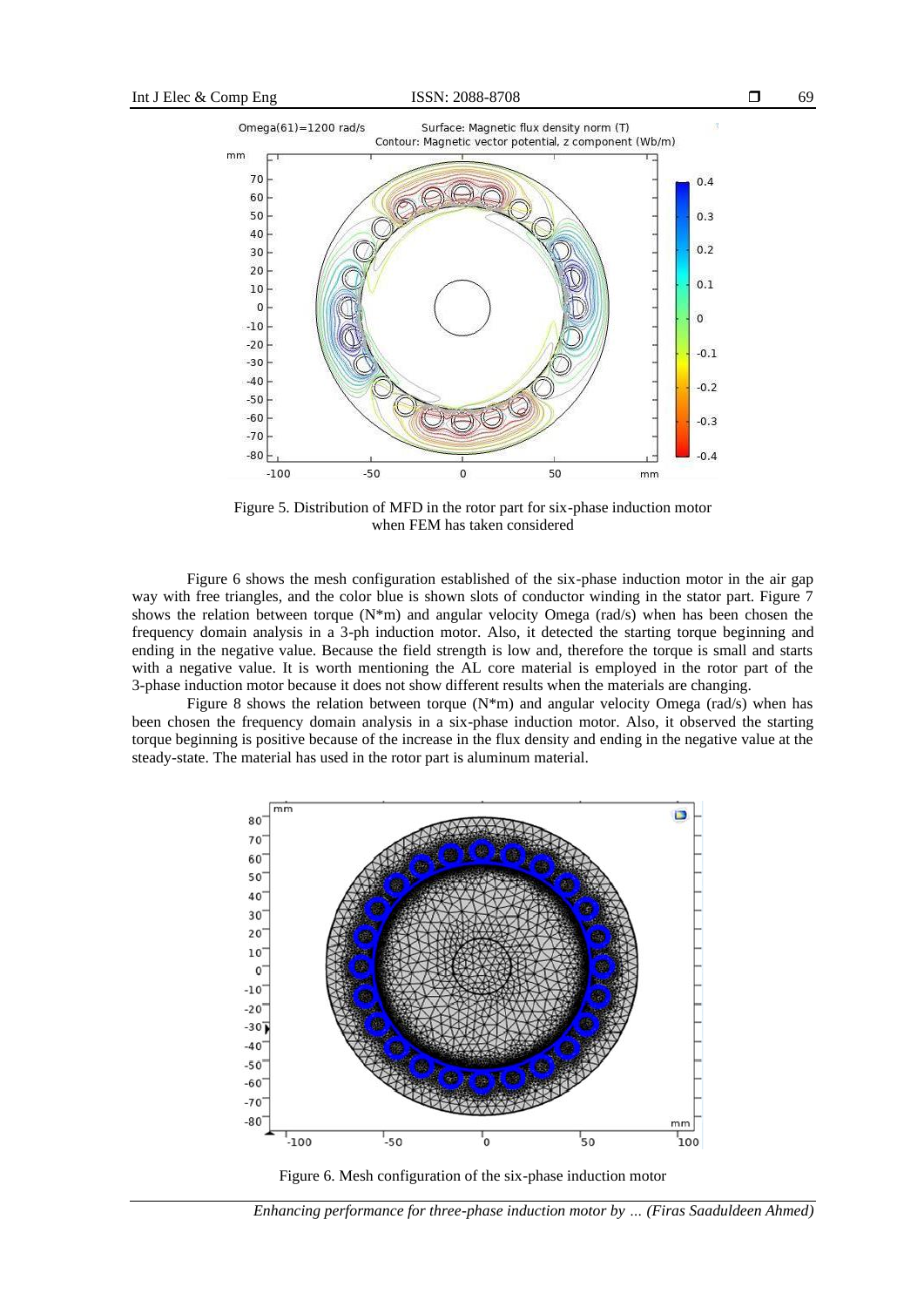

Figure 7. The 3-phase induction motor's torque and angular velocity (omega) relationship



Figure 8. The 6-phase induction motor's torque and angular velocity relationship when the aluminum (AL) material

Figure 9 shows the relation between torque and angular velocity Omega when has been chosen the frequency domain analysis in a six-phase induction motor. Also, it observed the starting torque beginning is positive because of the increase in the flux density and ending in the negative value at the steady-state. The material has used in the rotor part is CI material. It is observed the starting up to 0.8 and steady-state approximately to equal -1.



Figure 9. The relation between torque and angular velocity omega of the six-phase induction motor when the cast iron (CI) material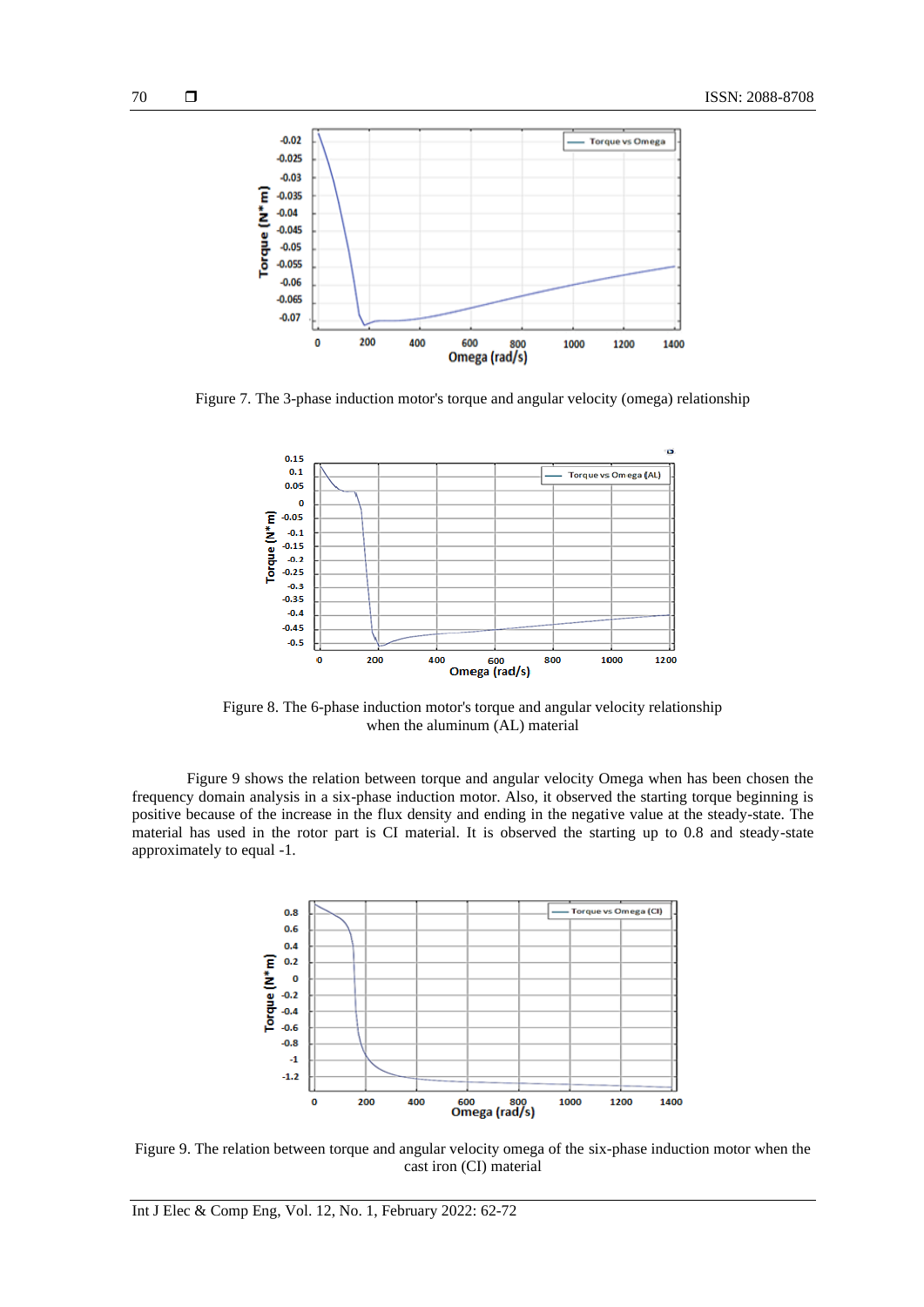71

# **4. CONCLUSION**

The scope of the paper is computer simulation help for the design of induction motors in their basic form useful to design adjustment. For the same design has a centered on two situations, first the MFD simulation three-phase and six-phase and the changing of the core materials of the rotor part for the induction motor. Second, changing of materials has been used with frequency domain in COMSOL program for the same design. The results showed the superior performance of the first situation for the six-phase MFD for time dependence and frequency domain when taken the FEM in considered. Also, the results have been shown in the second situation the positive effect of CI compared with AL on the performance in the relation between torque and angular velocity omega.

# **ACKNOWLEDGEMENTS**

The authors would like to express their gratitude to the Northern Technical University of Iraq/Mosul Technical Institute for their aid in advancing this study.

### **REFERENCES**

- [1] S. Bindu and V. V. Thomas, "Diagnoses of internal faults of three phase squirrel cage induction motor A review," *2014 International Conference on Advances in Energy Conversion Technologies (ICAECT)*, 2014, pp. 48-54, doi: 10.1109/ICAECT.2014.6757060.
- [2] S. Manoharan, N. Devarajan, S. M. Deivasahayam, and G. Ranganathan, "Review on efficiency improvement in squirrel cage induction motor by using DCR technology," *Journal of Electrical Engineering*, vol. 60, no. 4, pp. 227-236, 2009.
- [3] Z. S. Hussain, A. J. Ali, A. A. Allu, and R. K. Antar, "Improvement of protection relay with a single phase auto reclosing mechanism based on artificial neural network," *International Journal of Power Electronics and Drive System (IJPEDS)*, vol. 11, no. 1, pp. 505-514, Mar. 2020, doi: 10.11591/ijpeds.v11.i1.pp505-514.
- [4] C. Sadarangani, "Electrical machines: design and analysis of induction and permanent magnet motors," *Division of Electrical Machines and Power Electronics,* 2006.
- [5] J. F. Gieras, C. Wang, and J. C. S. Lai, "Noise of polyphase electric motors," *Taylor & Francis*, 2006, doi: 10.1201/9781420027730.
- [6] K. R. Davey, "Analytic analysis of single- and three-phase induction motors," in *IEEE Transactions on Magnetics*, vol. 34, no. 5, pp. 3721-3727, Sep. 1998, doi: 10.1109/20.718534.
- [7] P. Venter, A. A. Jimoh and J. L. Munda, "Realization of a "3 & 6 phase," induction machine," *2012 XXth International Conference on Electrical Machines,* 2012, pp. 447-453, doi: 10.1109/ICElMach.2012.6349907.
- [8] K. Rizwan, A. Iqbal, Sk. Moin, S. Moinuddin, and S. Payami, "Multi-phase alternative current machine winding design," *International Journal of Engineering, Science and Technology*, vol. 2, no. 10, pp. 79-86, 2010, doi: 10.4314/ijest.v2i10.64014.
- [9] R. O. C. Lyra and T. A. Lipo, "Torque density improvement in a six-phase induction motor with third harmonic current injection," in *IEEE Transactions on Industry Applications*, vol. 38, no. 5, pp. 1351-1360, Sep.-Oct. 2002, doi: 10.1109/TIA.2002.802938.
- [10] A. N. Hussain, A. J. Ali, and F. S. Ahmed, "Power quality improvement based on hybrid coordinated design of renewable energy sources for DC link channel DSTATCOM," *International Journal of Electrical and Computer Engineering (IJECE),* vol. 10, no. 5, pp. 5108-5122, Oct. 2020, doi: 10.11591/ijece.v10i5.pp5108-5122.
- [11] M. Bose, A. Bhattacharjee, and Sudha, "Calculation of induction motor model parameters using finite element method," *International Journal of Soft Computing and Engineering (IJSCE),* vol. 2, no. 3, pp. 41-43, Jul. 2012.
- [12] E. Schlemmer, "Finite element analysis of electrical machines used in two-frequency indirect temperature rise tests," *International Conference on Renewable Energies and Power Quality (ICREPQ'09),* Apr. 2009.
- [13] M. Greconici, C. Koch and G. Madescu, "Advantages of FEM analysis in electrical machines optimization used in wind energy conversion systems," *2011 IEEE 3rd International Symposium on Exploitation of Renewable Energy Sources (EXPRES)*, 2011, pp. 91-94, doi: 10.1109/EXPRES.2011.5741798.
- [14] N. T. García, Y. A. G. Gómez, and F. E. H. Velasco, "Parameter estimation of three-phase linear induction motor by a DSP-based electric-drives system," *International Journal of Electrical and Computer Engineering (IJECE)*, vol. 10, no. 1, pp. 626-636, Feb. 2020, doi: 10.11591/ijece.v10i1.pp626-636.
- [15] J. A-K. Mohammed, S. R. Al-Sakini, and A. A. Hussein, "Assessment of disturbed voltage supply effects on steady-state performance of an induction motor," *International Journal of Electrical and Computer Engineering (IJECE),* vol. 10, no. 3, pp. 2259-2270, 2020, doi: 10.11591/ijece.v10i3.pp2259-2270.
- [16] B. Somashekar, "Design of three phase induction motor using MATLAB programming," *International Journal on Recent and Innovation Trends in Computing and Communication*, vol. 3, no. 8, pp.5188-5193, Aug. 2015.
- [17] I. Bouneb and F. Kerrour, "Nanometric modelization of gas structure, multidimensional using COMSOL software," *International Journal of Electrical and Computer Engineering (IJECE),* vol. 8, no. 4, pp. 2014-2020, Aug. 2018, doi: 10.11591/ijece.v8i4.pp2014-2020.
- [18] J. Güdelhöfer, R. Gottkehaskamp, and A. Hartmann, "Numerical calculation of the dynamic behavior of asynchronous motors with COMSOL multiphysics," *COMSOL Multiphysics Conference Milan 2012,* 2012.
- [19] Y. L. Karnavas and I. D. Chasiotis, "Influence of soft magnetic materials application to squirrel cage induction motor design and performance," *Engineering Journal*, vol. 21, no. 1, pp. 193-206, Jan. 2017, doi: 10.4186/ej.2017.21.1.193.
- [20] B. Ai, Y. Ai and L. Niu, "Study on the airgap flux density of the six-phase induction machine based on trapezoidal phase current waveform with CAD," *2010 International Forum on Information Technology and Applications*, 2010, pp. 343-346, doi: 10.1109/IFITA.2010.62.
- [21] Y. L. Ai, M. J. Kamper, Y. M. Wang and S. Y. Yuan, "Torque performance investigation of double three-phase motor using special current waveform," *The 4th International Power Electronics and Motion Control Conference, 2004. IPEMC 2004*, vol. 3, 2004, pp. 1673-1678.
- [22] S. Kocman, P. Pecinka, and T. Hruby, "Induction motor modeling using comsol multiphysics," *2016 17th International Scientific Conference on Electric Power Engineering (EPE)*, 2016, doi: 10.1109/EPE.2016.7521727.